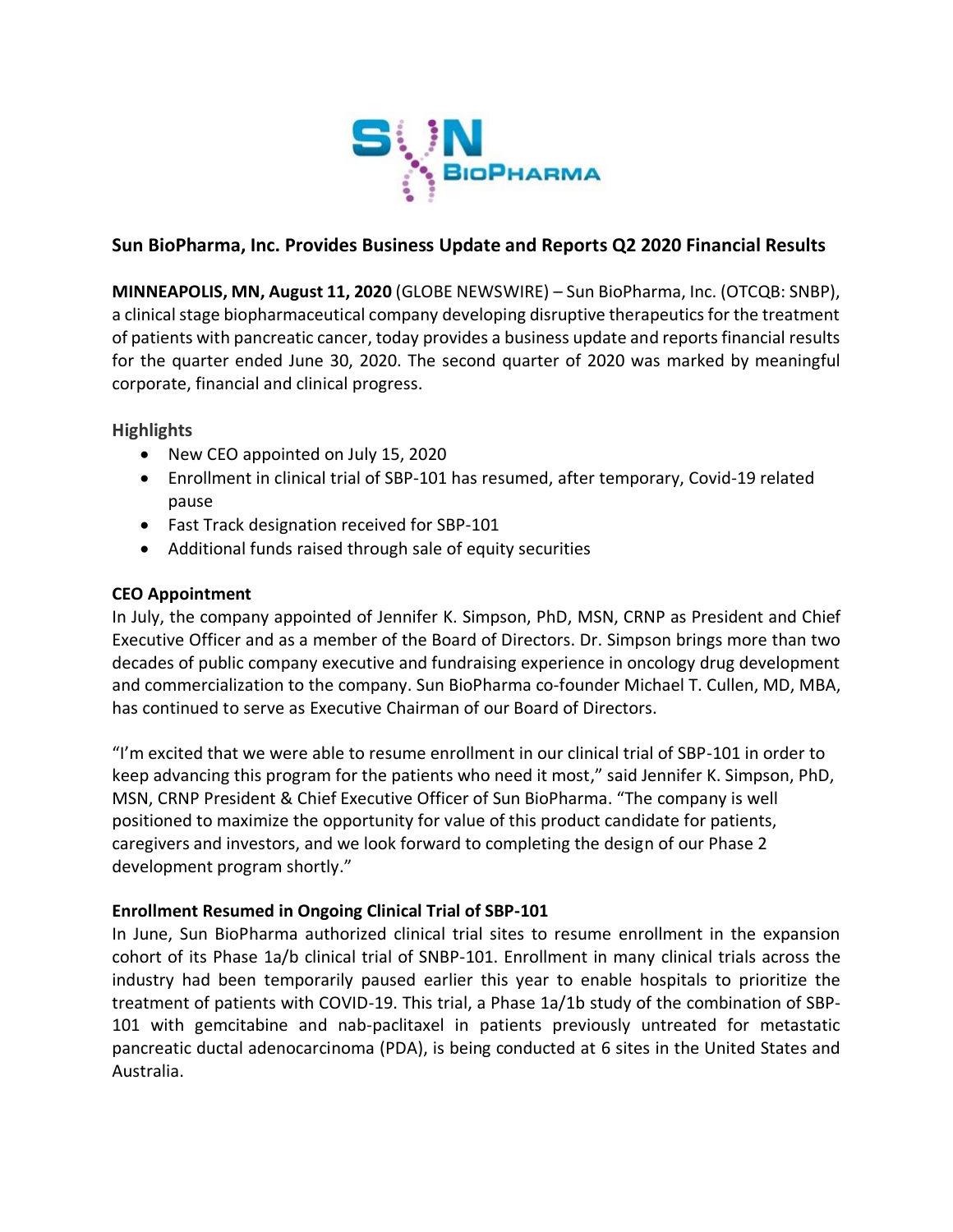#### **FDA Fast Track Designation Received for SBP-101**

During the second quarter, the company received Fast Track Designation from the U.S. Food and Drug Administration (FDA) for SBP-101 for first-line treatment of patients with metastatic PDA when administered in combination with gemcitabine and nab-paclitaxel. One of FDA's Expedited Programs for Serious Conditions, Fast Track is a process designed to facilitate the development and potentially expedite the review of drugs intended to treat serious conditions and address unmet medical needs. This designation is expected to enhance Sun BioPharma's ability to develop SBP-101 as efficiently as possible.

## **Recent Sales of Common Stock and Warrants Raised \$1.7 Million**

In May and June, the company sold common stock and warrants in private placements resulting in net proceeds totaling approximately \$1.7 million, which the company intends to use primarily to support its ongoing clinical trial. A total of 437,000 shares of common stock were issued in addition to warrants to purchase an equal number of shares of common stock.

## **Second Quarter ended June 30, 2020 Financial Results**

General and administrative expenses increased to \$0.7 million in the second quarter of 2020, up from \$0.6 million in the second quarter of 2019. The increase in the second quarter is due to higher consulting and legal expense offset in part by lower stock compensation expense.

Research and development expenses decreased to \$0.4 million in the second quarter of 2020, down from \$0.5 million in the second quarter of 2019. The decrease in the second quarter is due to lower spending on preclinical studies and lower stock compensation expense.

Operating expenses in the second quarter were partially offset by a foreign currency exchange gain on the intercompany receivable balance. In the second quarter of 2019, other expense was primarily interest expense which resulted from the amortization of debt discount on convertible notes sold in 2018 and 2019.

Net loss in the second quarter of 2020 was \$0.4 million, or \$0.06 per diluted share, compared to a net loss of \$2.3 million, or \$0.45 per diluted share, in the second quarter of 2019.

Total cash was \$2.3 million as of June 30, 2020. Total current assets were \$3.3 million and current liabilities were \$1.7 million as of the same date.

#### **About SBP-101**

SBP-101 is a proprietary polyamine analogue designed to induce polyamine metabolic inhibition (PMI) by exploiting an observed high affinity of the compound for the exocrine pancreas and pancreatic ductal adenocarcinoma. The molecule has shown signals of tumor growth inhibition in clinical studies of US and Australian metastatic pancreatic cancer patients, suggesting complementary activity with an existing FDA-approved chemotherapy regimen. In clinical studies to date, SBP-101 has not shown exacerbation of the typical chemotherapy-related adverse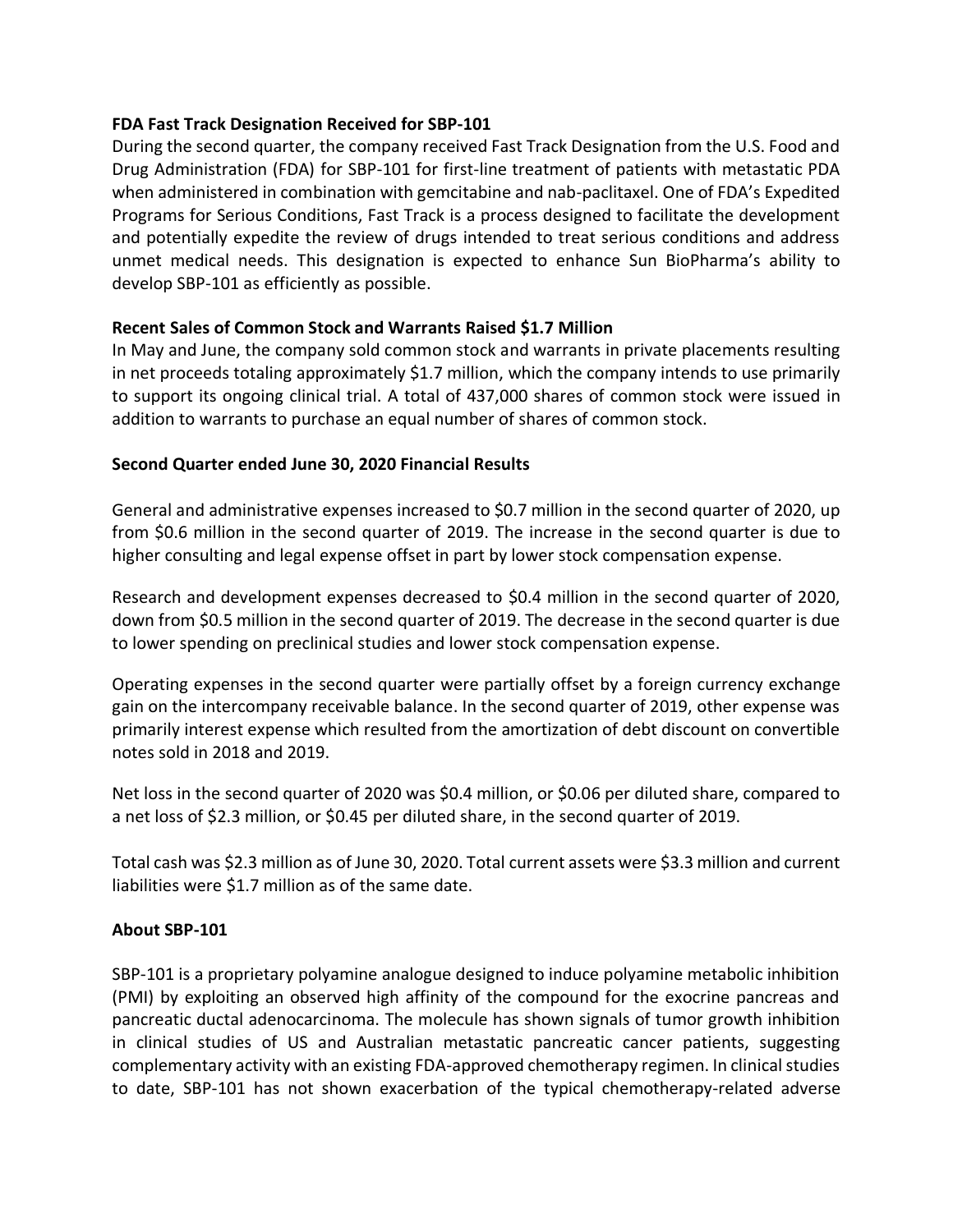events of bone marrow suppression and peripheral neuropathy. The safety data and PMI profile observed in Sun BioPharma's current clinical trial provides support for continued evaluation of the compound in a randomized clinical trial. For more information, please visit https://clinicaltrials.gov/ct2/show/NCT03412799.

#### **About Sun BioPharma**

Sun BioPharma Inc. is a clinical-stage biopharmaceutical company developing disruptive therapeutics for patients with urgent unmet medical needs. The company's initial product candidate is SBP-101 for the treatment of patients with metastatic pancreatic ductal adenocarcinoma, the most common type of pancreatic cancer. Sun BioPharma Inc. is dedicated to treating patients with pancreatic cancer and fully exploring SBP-101's potential for efficacy in combination with other agents and in treating other types of cancer. SBP-101 was invented by Raymond J. Bergeron, PhD, a Distinguished Professor Emeritus at the University of Florida. Sun BioPharma has scientific collaborations with pancreatic disease experts at Cedars Sinai Medical Center in Los Angeles, the University of Rochester in New York, Scripps MD Anderson Cancer Center in San Diego, California, the University of Florida, the Austin Health Cancer Trials Centre in Melbourne, Australia, the Ashford Cancer Centre in Adelaide, Australia, the Blacktown Cancer and Haemotology Centre in Sydney, Australia and the John Flynn Private Hospital in Tugun, Queensland, Australia. The company's independent Data Safety Monitoring Board (DSMB) is Chaired by James Abbruzzese, MD, Professor of Medicine, and Chief, Division of Medical Oncology at Duke University School of Medicine. Professor David Goldstein, FRACP, Senior Staff Specialist at the Prince Henry & Prince of Wales Hospital / Cancer Care Centre in Sydney, Australia is Co-Chair of the DSMB. Further information can be found at: www.sunbiopharma.com. Sun BioPharma's common stock is currently quoted on the OTCQB tier of the over-the-counter markets administered by the OTC Markets Group, Inc. under the symbol SNBP.

#### **Cautionary Statement Regarding Forward-Looking Statements**

*This press release contains "forward-looking statements," including within the meaning of the Private Securities Litigation Reform Act of 1995. Forward-looking statements can be identified by words such as: "believes," "expects," "intends," "may," or "plans." Examples of forward-looking statements include, among others, statements we make regarding, potential effects of FDA Fast Track designation, future determinations of the characteristics of SBP-101 and its effectiveness, uses of proceeds from recent financings. Forward-looking statements are neither historical facts nor assurances of future performance. Instead, they are based only on our current beliefs, expectations, and assumptions regarding the future of our business, future plans and strategies, projections, anticipated events and trends, the economy and other future conditions. Because forward-looking statements relate to the future, they are subject to inherent uncertainties, risks and changes in circumstances that are difficult to predict and many of which are outside of our control. Our actual results and financial condition may differ materially and adversely from the forward-looking statements. Therefore, you should not rely on any of these forward-looking statements. Important factors that could cause our actual results and financial condition to differ materially from those indicated in the forward-looking statements include, among others, the*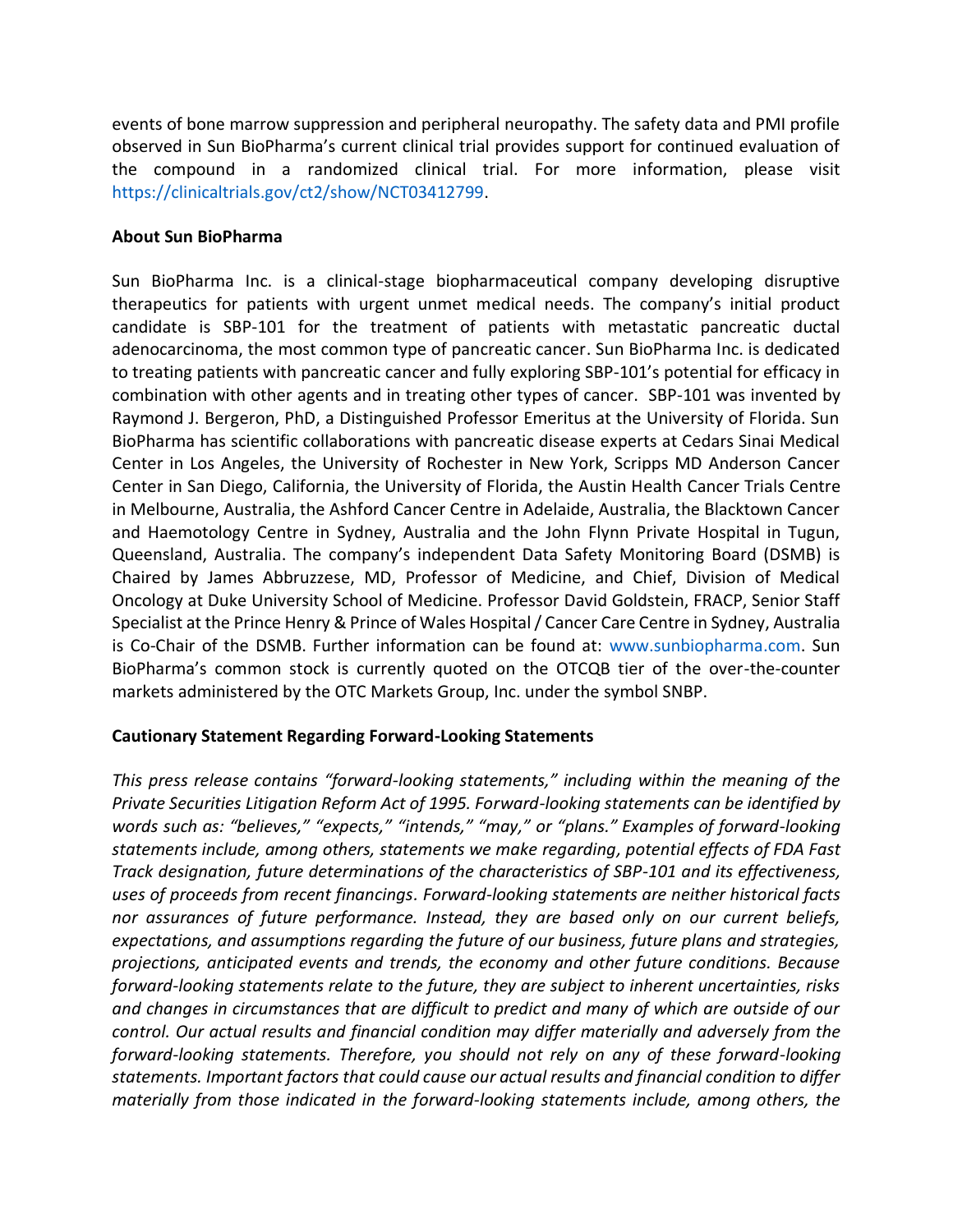*following: (i) our ability to obtain additional funding to complete Phase 1 clinical trial; (ii) progress and success of our Phase 1 clinical trial; (iii) the impact of the current COVID-19 pandemic on our ability to complete enrollment in our current clinical trial; (iv) our ability to demonstrate the safety and effectiveness of our SBP-101 product candidate (v) our ability to obtain regulatory approvals for our SBP-101 product candidate in the United States, the European Union or other international markets; (vi) the market acceptance and level of future sales of our SBP-101 product candidate; (vii) the cost and delays in product development that may result from changes in regulatory oversight applicable to our SBP-101 product candidate; (viii) the rate of progress in establishing reimbursement arrangements with third-party payors; (ix) the effect of competing technological and market developments; (x) the costs involved in filing and prosecuting patent applications and enforcing or defending patent claims; and (xi) such other factors as discussed in Part I, Item 1A under the caption "Risk Factors" in our most recent Annual Report on Form 10-K, any additional risks presented in our Quarterly Reports on Form 10-Q and our Current Reports on Form 8-K. Any forward-looking statement made by us in this press release is based on information currently available to us and speaks only as of the date on which it is made. We undertake no obligation to publicly update any forward-looking statement or reasons why actual results would differ from those anticipated in any such forward-looking statement, whether written or oral, whether as a result of new information, future developments or otherwise*.

**Contact Information: Investor & Media Contact:** Tammy Groene – Sun BioPharma, Inc. 952 479 1196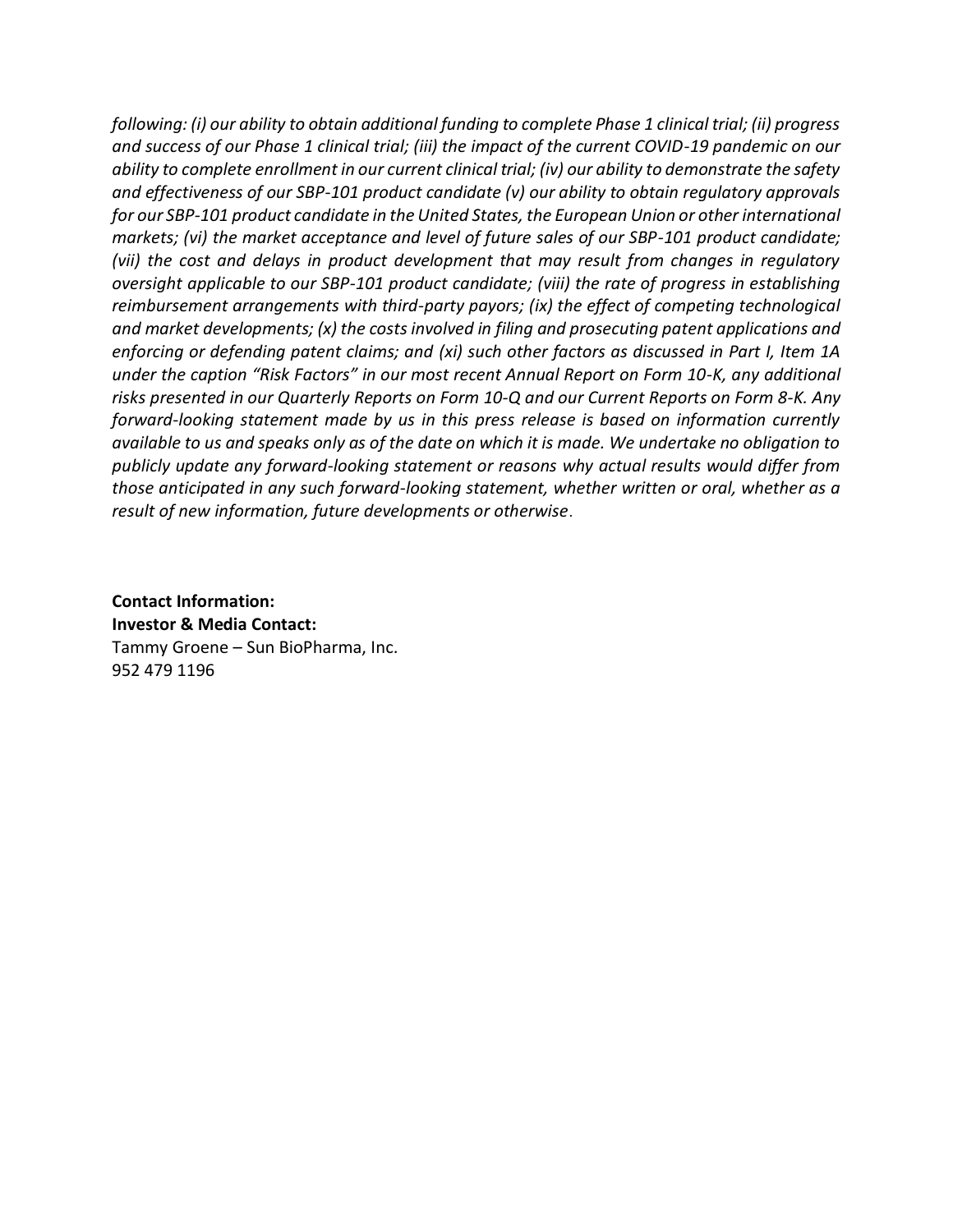# **Sun BioPharma, Inc Consolidated Statements of Operations and Comprehensive Loss (unaudited)**

(In thousands, except share and per share amounts)

|                                      | Three months ended June 30. |          |              |         | Six months ended June 30. |              |          |               |         |                   |
|--------------------------------------|-----------------------------|----------|--------------|---------|---------------------------|--------------|----------|---------------|---------|-------------------|
|                                      |                             | 2020     |              | 2019    | Percent<br>Change         |              | 2020     |               | 2019    | Percent<br>Change |
| Operating expenses:                  |                             |          |              |         |                           |              |          |               |         |                   |
| General and administrative           | $\mathbb{S}$                | 670      | $\mathbb{S}$ | 580     | 15.5%                     | $\mathbb{S}$ | 1.125    | $\mathcal{S}$ | 883     | 27.4%             |
| Research and development             |                             | 434      |              | 508     | $-14.6%$                  |              | 1,032    |               | 858     | 20.3%             |
| Operating loss                       |                             | (1,104)  |              | (1,088) | 1.5%                      |              | (2,157)  |               | (1,741) | 23.9%             |
|                                      |                             |          |              |         |                           |              |          |               |         |                   |
| Other income (expense):              |                             |          |              |         |                           |              |          |               |         |                   |
| Interest expense                     |                             | (4)      |              | (1,152) | $-99.7%$                  |              | (9)      |               | (2,184) | $-99.6%$          |
| Other income                         |                             | 649      |              | (101)   | $-742.6%$                 |              | (184)    |               | (68)    | 170.6%            |
| Total other income (expense)         |                             | 645      |              | (1,253) | $-151.5%$                 |              | (193)    |               | (2,252) | $-91.4%$          |
|                                      |                             |          |              |         |                           |              |          |               |         |                   |
| Loss before income tax benefit       |                             | (459)    |              | (2,341) | $-80.4%$                  |              | (2,350)  |               | (3,993) | $-41.1%$          |
|                                      |                             |          |              |         |                           |              |          |               |         |                   |
| Income tax benefit                   |                             | 40       |              | 70      | $-42.9%$                  |              | 133      |               | 141     | $-5.7\%$          |
|                                      |                             |          |              |         |                           |              |          |               |         |                   |
| Net loss                             |                             | (419)    |              | (2,271) | $-81.5%$                  |              | (2,217)  |               | (3,852) | $-42.4%$          |
| Foreign currency translation         |                             |          |              |         |                           |              |          |               |         |                   |
| adjustment (loss)                    |                             | (715)    |              | 49      | $-1559.2%$                |              | 82       |               | 17      | 382.4%            |
| Comprehensive Loss                   | \$                          | (1, 134) | \$           | (2,222) | $-49.0%$                  | \$           | (2, 135) | \$            | (3,835) | $-44.3%$          |
|                                      |                             |          |              |         |                           |              |          |               |         |                   |
| Basic and diluted net loss per share | \$                          | (0.06)   | \$           | (0.45)  | $-86.7%$                  | \$           | (0.33)   | \$            | (0.76)  | $-56.6%$          |
| Weighted average shares outstanding  |                             |          |              |         |                           |              |          |               |         |                   |
| - basic and diluted                  | 6,732,470                   |          | 5.070.341    |         | 32.8%                     | 6.681.889    |          | 5,071,378     |         | 31.8%             |
|                                      |                             |          |              |         |                           |              |          |               |         |                   |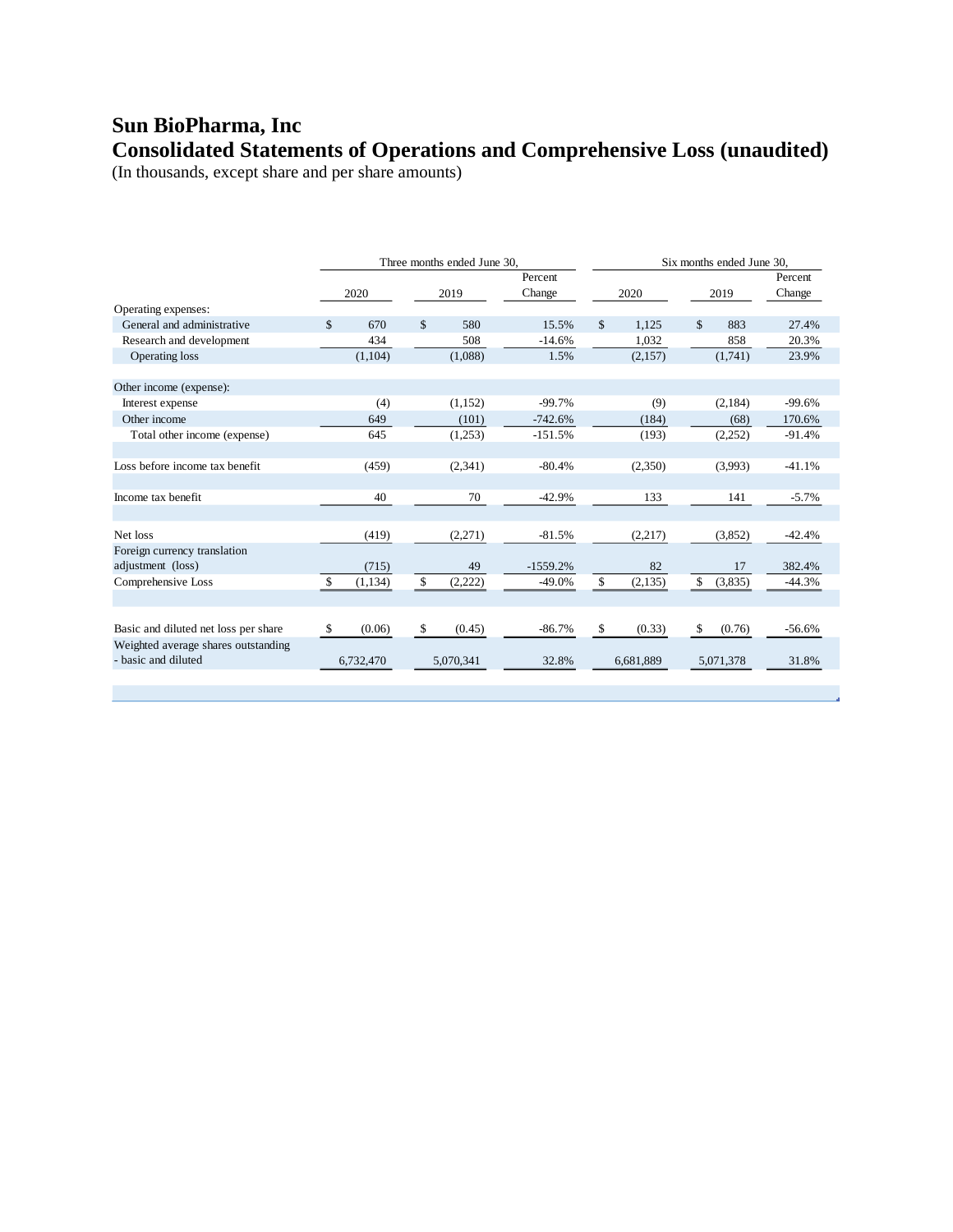# **Sun BioPharma, Inc. Consolidated Balance Sheets (unaudited)**

(In thousands, except share amounts)

|                                                                                                                         |              | June 30, 2020 | December 31, 2019 |                 |  |
|-------------------------------------------------------------------------------------------------------------------------|--------------|---------------|-------------------|-----------------|--|
| <b>ASSETS</b>                                                                                                           |              | (Unaudited)   |                   |                 |  |
| Current assets:                                                                                                         |              |               |                   |                 |  |
| Cash                                                                                                                    | \$           | 2,265         | $\mathsf{\$}$     | 2,449           |  |
| Prepaid expenses and other current assets                                                                               |              | 495           |                   | 283             |  |
| Income tax receivable                                                                                                   |              | 512           |                   | 361             |  |
| Total current assets                                                                                                    |              | 3,272         |                   | 3,093           |  |
| Other noncurrent assets                                                                                                 |              | 50            |                   | 51              |  |
| <b>Total</b> assets                                                                                                     | $\mathbb{S}$ | 3,322         | \$                | 3,144           |  |
|                                                                                                                         |              |               |                   |                 |  |
| <b>LIABILITIES AND STOCKHOLDERS' EQUITY</b>                                                                             |              |               |                   |                 |  |
| Current liabilities:                                                                                                    |              |               |                   |                 |  |
| Accounts payable                                                                                                        | \$           | 493           | \$                | 597             |  |
| Accrued expenses                                                                                                        |              | 320           |                   | 304             |  |
| Term debt                                                                                                               |              | 64            |                   | 116             |  |
| Payroll protection plan loan                                                                                            |              | 103           |                   |                 |  |
| Unsecured promissory note payable                                                                                       |              | 742           |                   | 742             |  |
| Total current liabilities                                                                                               |              | 1,721         |                   | 1,759           |  |
|                                                                                                                         |              |               |                   |                 |  |
| Stockholders' equity:                                                                                                   |              |               |                   |                 |  |
| Preferred stock, \$0.001 par value; 10,000,000 authorized; no                                                           |              |               |                   |                 |  |
| shares issued or outstanding as of June 30, 2020 and December                                                           |              |               |                   |                 |  |
| 31 2019                                                                                                                 |              |               |                   |                 |  |
| Common stock, \$0.001 par value; 100,000,000 authorized;<br>7,068,301 and 6,631,308 shares issued and outstanding as of |              |               |                   |                 |  |
| June 30, 2020 and December 31, 2019 respectively                                                                        |              | 7             |                   | $7\phantom{.0}$ |  |
| Additional paid-in capital                                                                                              |              | 44,681        |                   | 42,331          |  |
| Accumulated deficit                                                                                                     |              | (43, 475)     |                   | (41,258)        |  |
| Accumulated comprehensive income                                                                                        |              | 387           |                   | 305             |  |
| Total stockholders' equity                                                                                              |              | 1,600         |                   | 1,385           |  |
| Total liabilities and stockholders' equity                                                                              | \$           | 3,322         | \$                | 3,144           |  |
|                                                                                                                         |              |               |                   |                 |  |